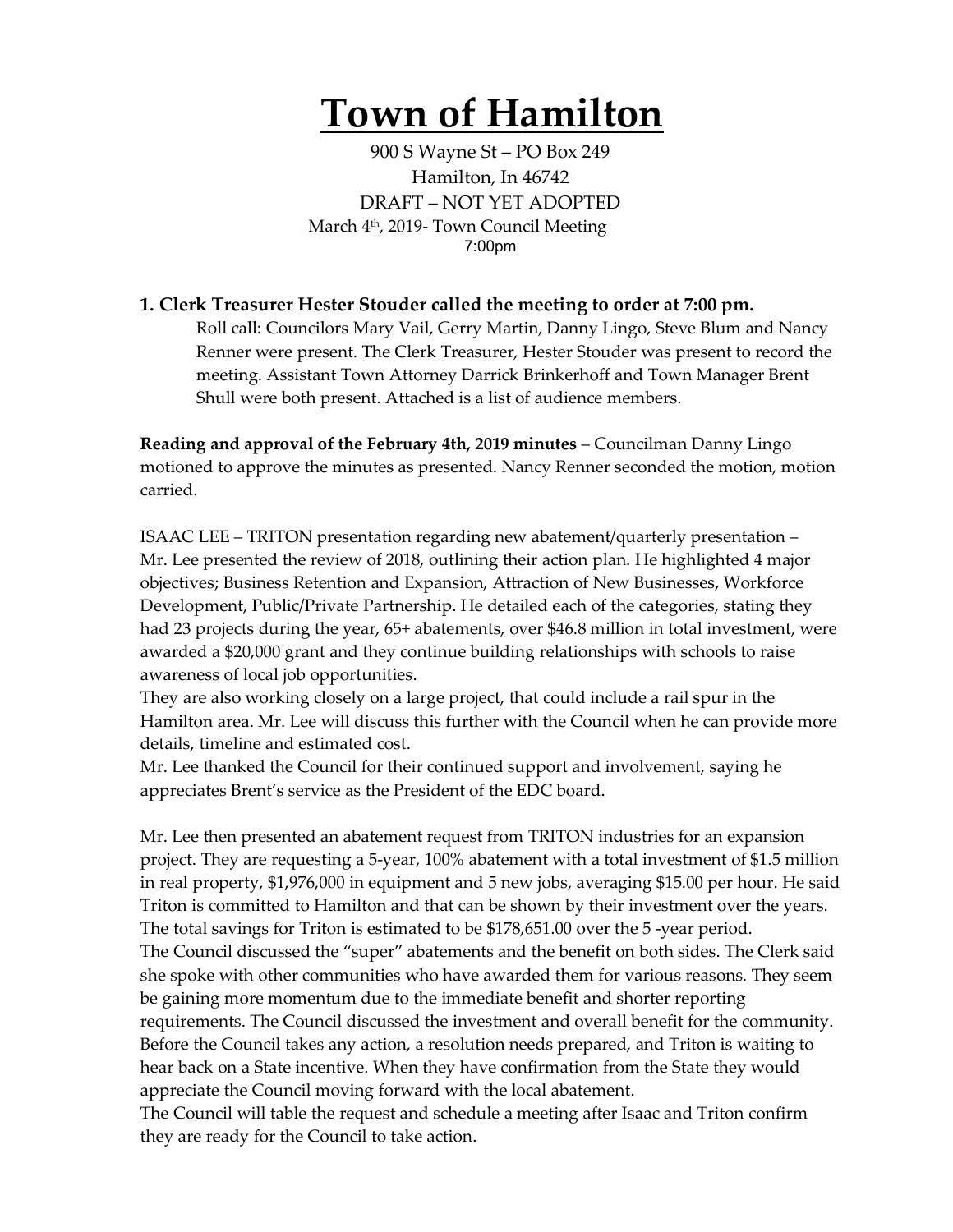HAMILTON AREA CHAMBER OF COMMERCE – Request for funding –

Chamber board member Justin Stouder presented a request from the Chamber asking the Council to increase their annual contribution from \$5,000 to \$10,000.00.

The Chamber provided annual expenses and revenue for the last 3 years along with information on how surrounding communities fund their 4<sup>th</sup> of July festivities. The Chamber board was able to show how the community supports the event thru volunteers and donations, however with increasing expenses and decreased donations at the gate the board is having a hard time making ends meet.

Justin Stouder explained how the Holiday weekend supports local business and is well attended by many. He further explained that Hog Hill donates their facility for the cost of insurance and most businesses discount their services for the weekend, helping to keep cost down.

Going forward the board decided to hire off duty officers to manage the parking and vehicles leaving the facility. Saying the number of cars and various exits really need handled by those trained in traffic control. With this change, expenses will only increase. The Council discussed the event, efforts made by the Chamber and how the event benefits the community. The Clerk treasurer provided information on where the additional funding would come from if the Council approved the increase. She said the Council has a budget line specifically designed for things like this. The annual amount budgeted was \$25,000 and include, the annual Lake Association contribution, Garden Club, Steuben Humane Shelter and the \$5,000 for the fireworks.

Following further discussion, Nancy Renner motioned to approve the increase from \$5,000 to \$10,000.00 beginning in 2019 and budgeted annually thereafter. Danny Lingo seconded the motion, motion carried. Steve Blum opposed and Mary Vail abstained from voting.

#### **2. Clerks Report -** *The clerk has submitted financial EOM statements and payroll to the Council.*

- A. Claims Councilman Steve Blum made a motion to approve the claims. Councilwoman Nancy Renner seconded the motion, motion carried.
- B. Delinquent Accounts Steve Blum motioned to approve the delinquent accounts, Danny Lingo seconded the motion, motion carried. The Clerk explained the trash liens on several accounts and how those balances will continue to increase until the property sells or the lien is satisfied.
- C. Declare Warrants Void The Clerk presented 4 warrants totaling \$1273.81 that needed the Council's approval to void. For two warrants, the Clerk explained they were never cashed and never returned. Therefore, the Council needed to approve voiding them so there is a paper trail for audit purposes. Following the explanation Councilman Steve Blum motioned to approve the warrants as void. Danny Lingo seconded the motion, motion carried.
- D. Transfer Resolution 2019-1 The Clerk provided 3 funds that needed transfers approved, closing out 2018. They included the Fire, General and Local Road and Street fund. Councilman Steve Blum motioned to approve Resolution 2019-1 as presented. Danny Lingo seconded the motion, motion carried.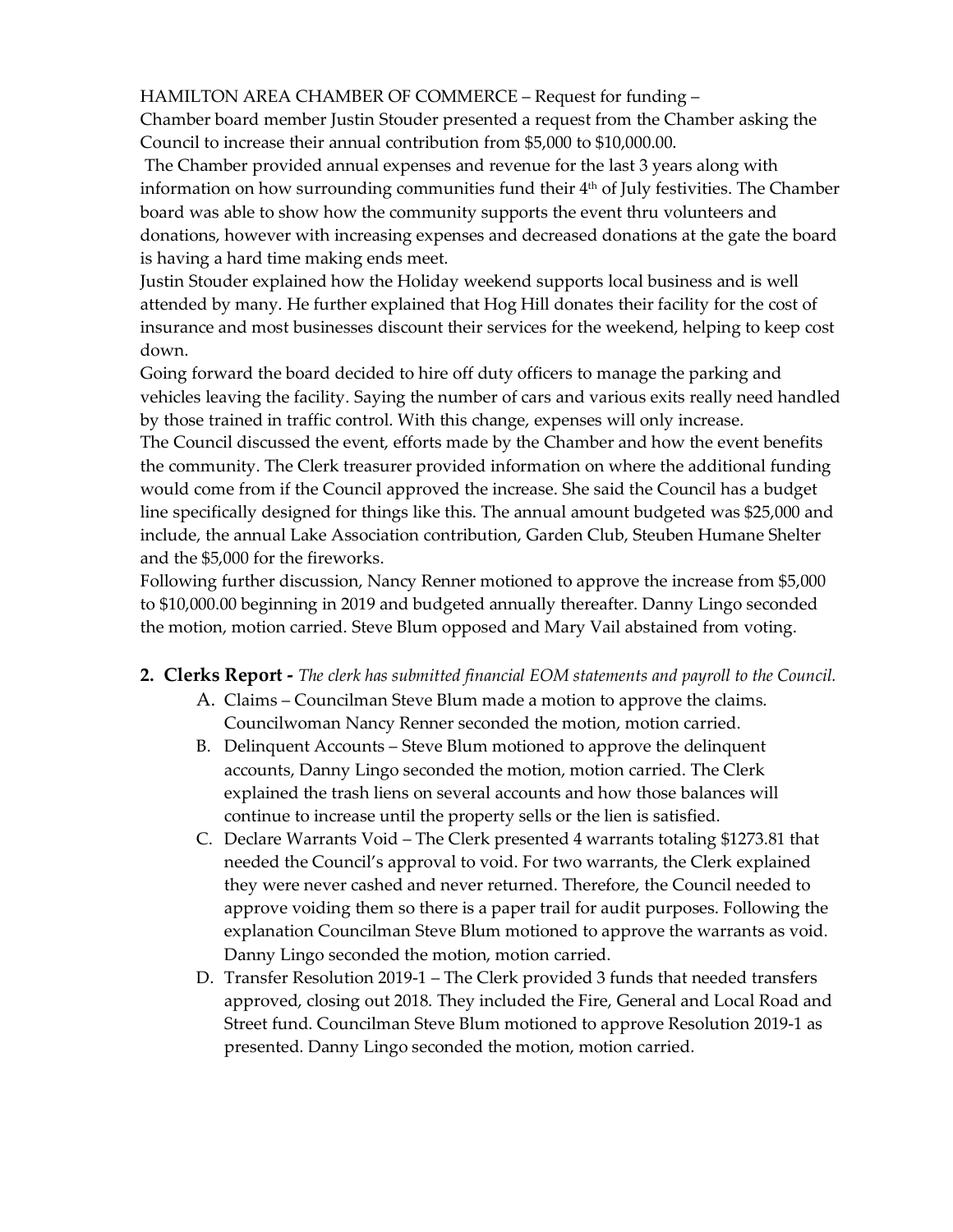#### **3. Reports**

A. *Town Manager* – The power outage has been rescheduled for April 6th & 13th. The times will be from 6am – 11 am.

Town Manager Brent Shull requested the Council's approval to purchase a new lap top for \$817.00. Danny Lingo motioned to approve the expense for the lap top. Steve Blum seconded the motion, motion carried.

Bids were opened for the Community Crossings Grant. Three bids were received and read aloud. Because not all of them had a grand total, Town Manager Brent Shull read each of the 5 groups. After totaling them by hand, the bids were as follows; API Construction \$494,570.28, Brooks Construction \$545,129.00, E&B paving \$539,023.75. After each bid was opened, they were turned over to the Assistant Town Attorney, where they will be shared with Engineering Resources. Both parties will review them and provide a recommendation for awarding the bid. This will be determined by the lowest responsive and responsible bidder. P*lease see attached report*

B*. Street Department* – The department has been using the new grappler on the payloader to remove the large piles of brush from the recent ice and wind storms. They will officially begin Spring Clean Up in April.

The catch basin at the corner of S Wayne Street and Railroad Street is still not working properly.

*Please see attached report*

C**.** *Police Department –* New lights have been installed on the 2016 truck that will help officers see further distances at night. They will be installed on the other vehicles later this month.

Officer John Geyer submitted his letter of resignation, effective March 18<sup>th</sup>, 2019. Marshal Jermey Warner will work on advertising the vacancy. *Please see attached report.*

D**.** *Water Department* –The plow had been installed and is working fine. The water loss has gone down, a leak survey will not need to be conducted. The department will continue monitoring water usage and look for standing water now that the weather is staying above freezing temperatures. *Please see attached report.* 

#### **4. Old Business –**

A. No old business was brought before the board

#### **5. New Business –**

A. Pay raise for the Town Manager – Council President Mary Vail said the board met in executive sessions to discuss the Town Manager's job performance. Based on those discussions Councilwoman Nancy Renner motioned to increase the Town Managers pay to \$2,230.77 biweekly. Making the new biweekly pay effective March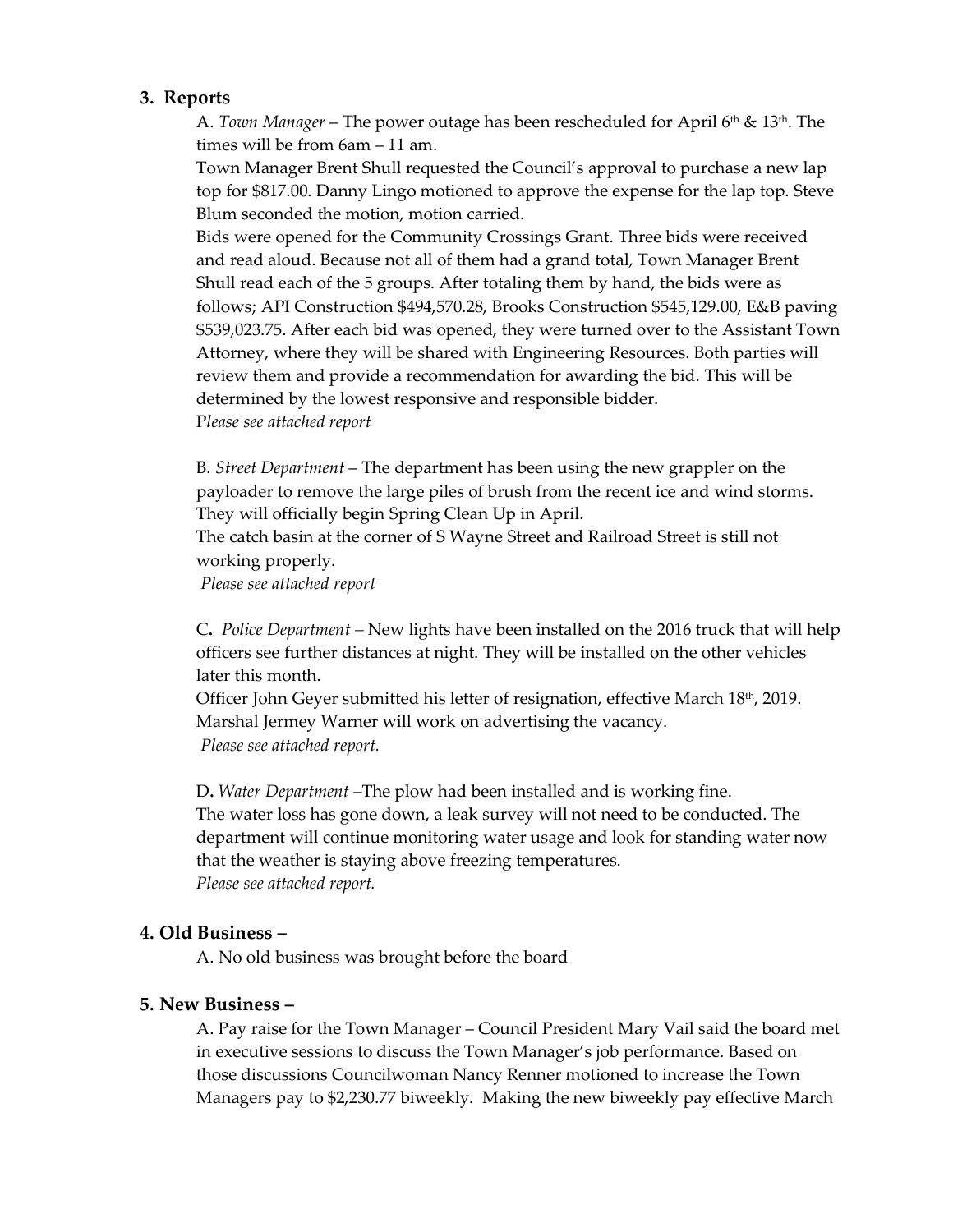$4<sup>th</sup>$ , 2019 for the March 22<sup>nd</sup>, 2019 payroll. Gerry Martin seconded the motion. Motion carried with Steve Blum abstaining.

B. Community Picnic – Deputy Clerk Treasurer Jenna Steigerwald would like to host another Community Picnic, after having a good turnout in 2018. She asked the council to approve \$500 to cover the cost. Clerk Treasurer Hester Stouder explained they would not be asking for any type of donations this year and formal invitations will be sent to local organizations that serve our community throughout the year. She described the event as a way to thank those people who work hard for Hamilton all year. This will be the Town's opportunity to serve them. Councilman Danny Lingo thought the event was well received last year and would like to see it continue. With that being said, he motioned to approve the \$500 budget for the Community Picnic. Steve Blum seconded the motion, motion carried.

C. Ordinance 2019-1 – 1<sup>st</sup> reading – Amending Title XV, Chapter 153.41 – Mobile Home (R-4) district by adding a new subsection ( E) – Town Manger Brent Shull said this ordinance creates the minimum 5' setback between mobile home or similar units in Hamilton's trailer park/campgrounds. Brent verified this would apply to new units only. Steve Blum motioned to introduce Ordinance 2019-1 on  $1<sup>st</sup>$  reading. Danny Lingo seconded the motion, motion carried.

Steve Blum then motioned to suspend the rules and adopt Ordinance 2019-1 on  $2<sup>nd</sup>$  & 3<sup>rd</sup> reading. Danny Lingo seconded the motion, motion carried with unanimous approval.

D. Ordinance 2019-2 – 1<sup>st</sup> reading – Amending Title XV, Chapter 153.18 – Non-Conforming uses and structures – Town Manager Brent Shull said this ordinance will help when people are adding on. Making only the addition conform to the requirements of the district in which it is located, rather than the entire structure. The Council agreed with the change and favorable recommendation from the Plan Commission. Steve Blum motioned to introduce Ordinance 2019-2 on  $1<sup>st</sup>$  reading. Gerry Martin seconded the motion, motion carried.

Steve Blum then motioned to suspend the rules and adopt Ordinance 2019-2 on  $2<sup>nd</sup>$  & 3<sup>rd</sup> reading. Gerry Martin seconded the motion, motion carried with unanimous approval.

E. Ordinance 2019-3 – 1<sup>st</sup> reading – Creating Motor Vehicle Highway fund – restricted 203 – Clerk Treasurer Hester Stouder explained the new fund would help track money for the new requirement that 50% of MVH distributions must be spent on road repair, construction or maintenance. It will not take anything away from the current cash balances for the Street Department, only separate the amounts into 2 funds.

Steve Blum motioned to introduce Ordinance 2019-3 on 1<sup>st</sup> reading, Mary Vail seconded the motion, motion carried.

Steve then motioned to suspend the rules and adopt Ordinance 2019-3 on  $2^{nd}$  &  $3^{rd}$ reading. Mary Vail seconded the motion, motion carried with unanimous approval.